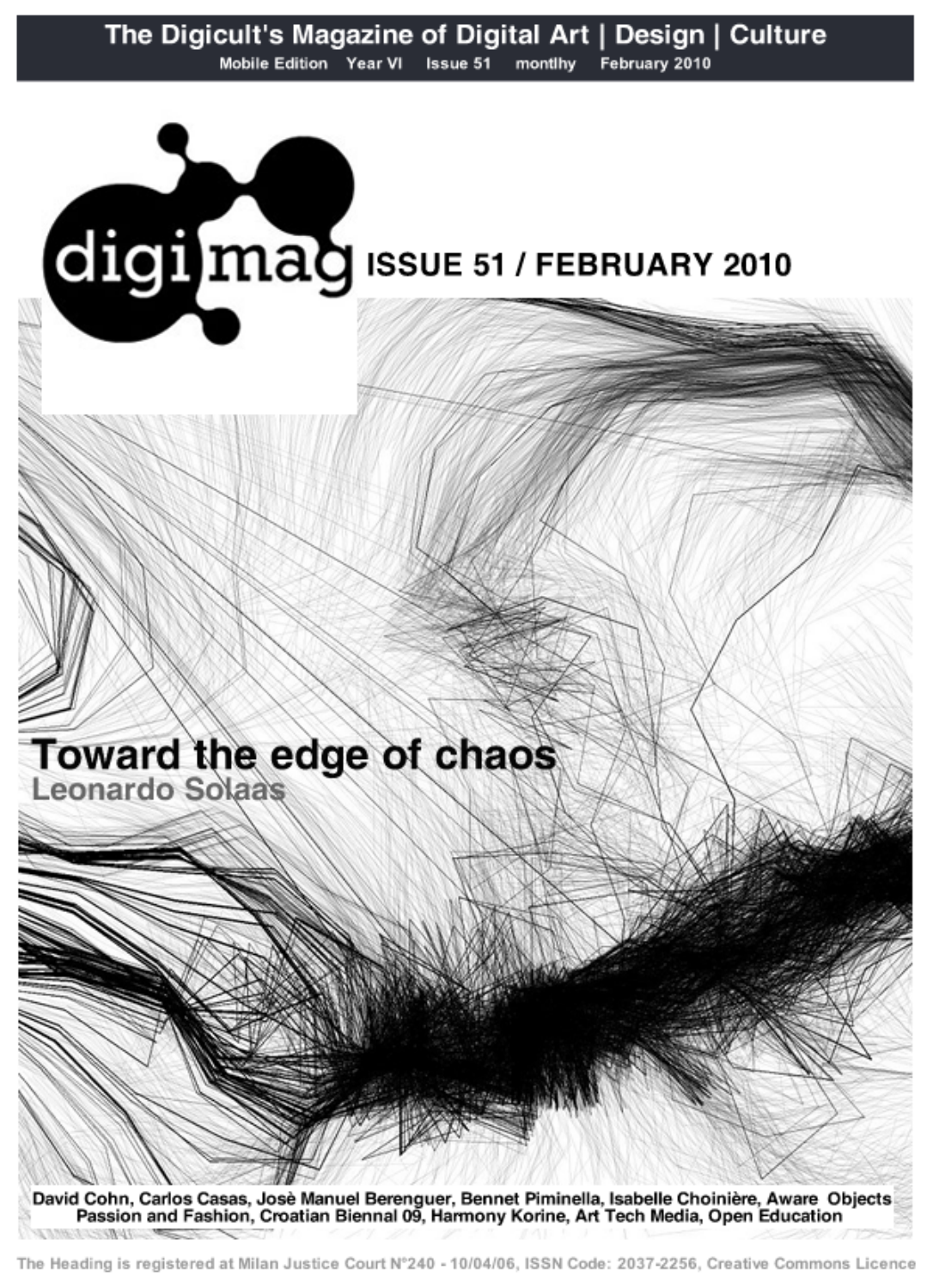

## [INTERVIEWS]:

LEONARDO SOLAAS - http://www.digicult.it/digimag/article.asp?id=1711 by Jeremy Levine

JOSE' MANUEL BEREGUER - http://www.digicult.it/digimag/article.asp?id=1702 by Barbara Sansone

CARLOS CASAS - http://www.digicult.it/digimag/article.asp?id=1700 by Silvia Bianchi

DAVID COHN: SPOT.US - http://www.digicult.it/digimag/article.asp?id=1707 by Simona Fiore

BENNET PIMPINELLA - http://www.digicult.it/digimag/article.asp?id=1712 by Alessio Galbiati

PAOLA BIANCHI - http://www.digicult.it/digimag/article.asp?id=1710 by Massimo Schiavoni

#### [ESSAYS]:

AWARE OBJECTS - http://www.digicult.it/digimag/article.asp?id=1701 by Serena Cangiano

PASSION AND FASHION - http://www.digicult.it/digimag/article.asp?id=1704 by Zoe Romano

ISABELLE CHOINIERE - http://www.digicult.it/digimag/article.asp?id=1703 by Enrico Pitozzi

HARMONY KORINE: GUMMO - http://www.digicult.it/digimag/article.asp?id=1713 by Francesco Bertocco

## [REPORTS]:

CROATIAN BIENNAL 09 - http://www.digicult.it/digimag/article.asp?id=1709 by Giulia Simi

ART TECH MEDIA - http://www.digicult.it/digimag/article.asp?id=1705 by Barbara Sansone

OPEN EDUCATION - http://www.digicult.it/digimag/article.asp?id=1708 by Simona Fiore

WOMEN IN (VIDEO)GAMES - http://www.digicult.it/digimag/article.asp?id=1706 by Luigi Ghezzi

## [EXTRA]:

Otolab - Videomoog 3.0 - Unpublished: Footage + Live - Netmage 2003 http://www.digicult.it/archivio/digimag\_51eng/allegato.asp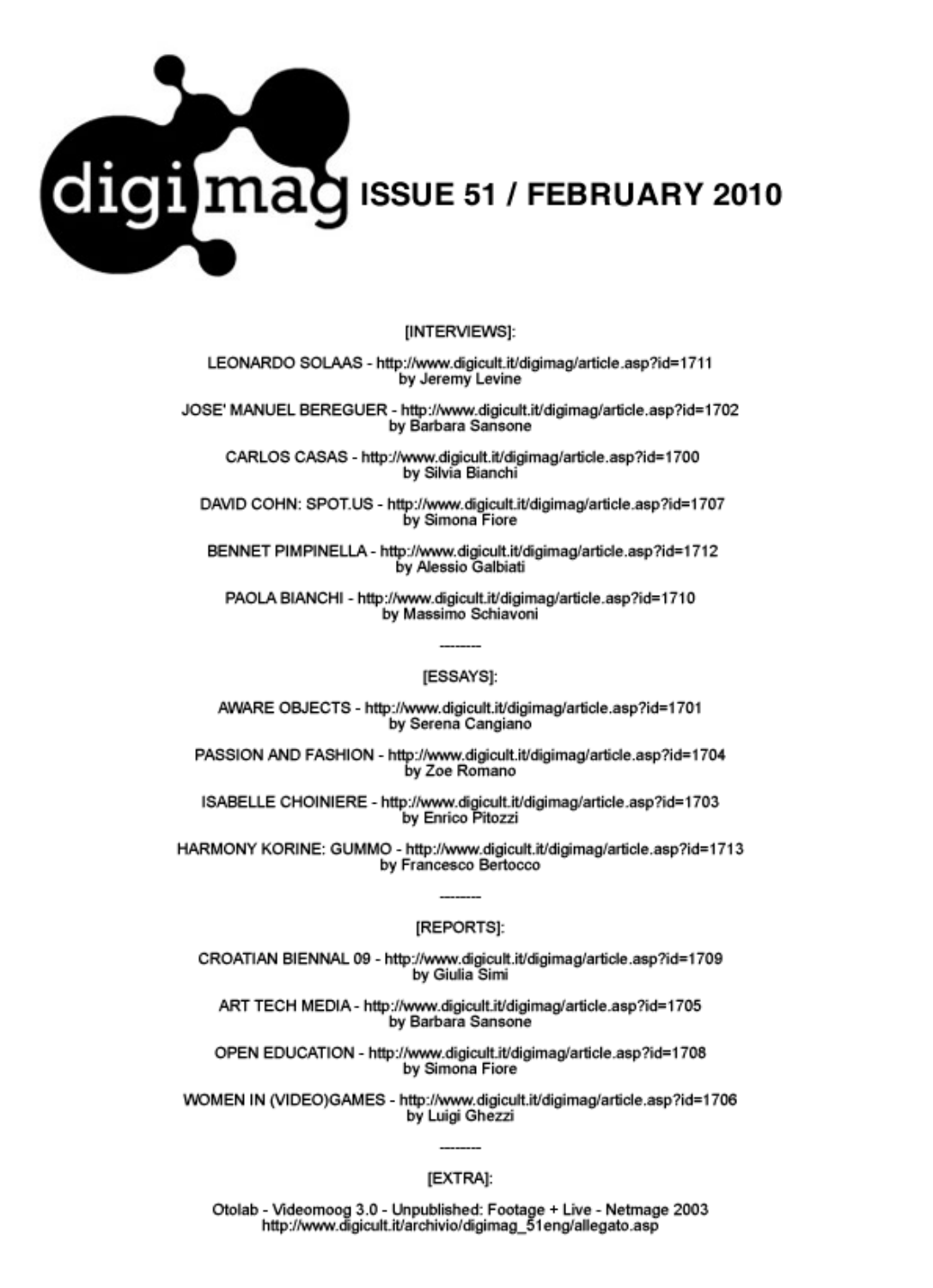

Largo Murani 4, 20133 Milan (Italy) Heading registered at Milan Joustice Court, N°240 - 10/04/06 Issn Code: 2037-225 Mob: +39.340.8371816 Mail: redazione@digicult

# **Contributing Writers**

Giulia Baldi, Francesco Bertocco, Silvia Bianchi, Serena Cangiano, Alessio Galbiati, Luigi Ghezzi, Simona Fiore, Jeremy Levine, Annamaria Monteverdi, Enrico Pitozzi, Zoe Romano, Barbara Sansone, Massimo Schiavoni, Giulia Simi

## **Chief Executive & Director**

Marco Mancuso

Board

Marco Mancuso

Claudia D'Alonzo

Bertram Niessen

Lucrezia Cippitelli

Roberta Buiani

## Credits

All contents are under Creative Commons Licence (http://creativecommons.org/lic enses/by-nc-nd/2.5/it/deed.en)

#### **Editorial Staff**

Claudia D'Alonzo (Press Office)

Fabio Franchino (Technical Consultancy)

Luca Pertegato (Graphic Designer)

Alessandra Saviotti, Giulia Tonucci, Martina Panelli, Silvia Bertolotti (Editors)

Stefano Avola, Andrea Cariello, Valentina Venegoni, Maria Cidonelli, Nicole Brioschi, Laurea Magistrale in Traduzione Specialistica, Università IULM di Milano (Translations)

Joanna Szlauderbach and Lorena Parada (Agency Product Manager)

Eugenia Fratzeskou (International & Academic Networks & Cooperation Consultant)

## **Authors**

Tatiana Bazzichelli; Bertram Niessen ; Teresa De Feo ; Luigi Ghezzi ; Giulia Baldi ; Domenico Quaranta ; Massimo Schiavoni ; Monica Ponzini ; Valentina Tanni<br>; Silvia Bianchi ; Lucrezia Cippitelli ; Claudia D'Alonzo; Barbara Sansone ; Giulia Simi ; Silvia Scaravaggi ; Alessio Galbiati : Antonio Caronia : Loretta Borrelli : Carla Langella : Silvia Casini ; Jeremy Levine ; Herman B. Mendolicchio: Serena Cangiano; Micha Cardenas : Mark Hencock : Pasquale Napolitano ; Zoe Romano ; Enrico Pitozzi : Eugenia Fratzeskou ; Mattia Casalegno ; Robin Peckam ; Sabina Cuccibar ; Silvia Bertolotti ; Simone Broglia ; Claudio Musso ; Claudía Maina ; Elena Biserna : Maria Chatzichristodoulou ; Neva Pedrazzini ; Mathias Jansson ; Felipe Zuniga ; Alexandra Purcaru ; Pía Bolognesi ;<br>Julianne Pierce ; Thomas Schielke ; Emanuele Andreoli ; Alessandra Saviotti ; Alfredo Cramerotti ; Martina Panelli ; Alessandra Coretti ; Nicola Bozzi ; Jamie Ferguson ; Mauro Arrighi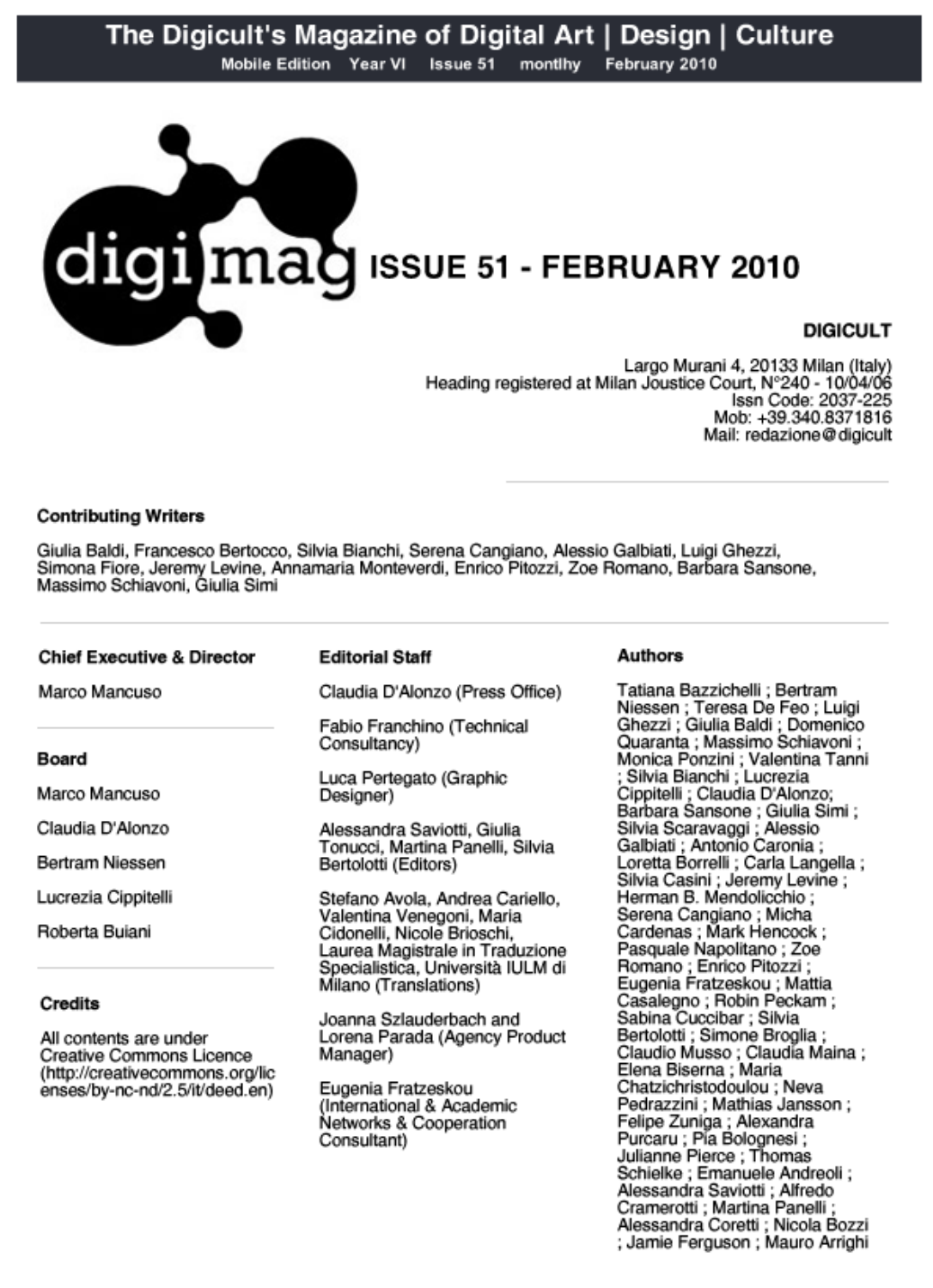



**ITALIANO** 

'di

# A COLLECTIVE RESOUNDING BODY

AIMING TOWARDS AN AUDITORY TACTILITY

Txt: Enrico Pitozzi / Img: cortesy of Isabelle Choinière / Eng: Luisa Bertolatti

Among the more interesting figures on the international circuit, the choreographer **Isabelle Choinière** has been developing a journey connected to sound qualities in movement for many years. She founded and currently directs the Corps Indice of Montréal (Canada) company with which she develops research projects on the relationships between dance and technologies.

From 1995 her creations have been present in many international festivals: in France, Germany, Denmark, Brazil and the USA. Among her main bodies of work are Le Partage des peaux I (1994), Communion (Le Partage des peaux (1) (1995-1996) – La Démence des Anges (2002). Alongside her work as a choreographer she also works intensely in research: her texts have been published in 2008 at the University of Applied Arts in Vienna. In 2009 one of her contributions appeared in the book Point of being by Derrick de Kerckhove, director of the McLuhan Program of the University of Toronto. In 2006 she began developing a new project called Meat Paradoxe dedicated to the concept of a collective resounding body, working in collaboration with the French composer Dominique Besson.

## I. Intro

We are currently in an epistemological passage point which marks a real movement in the scenic arts and that primarily regards the role of the performer fayouring other – plural – manifestations of their physicality.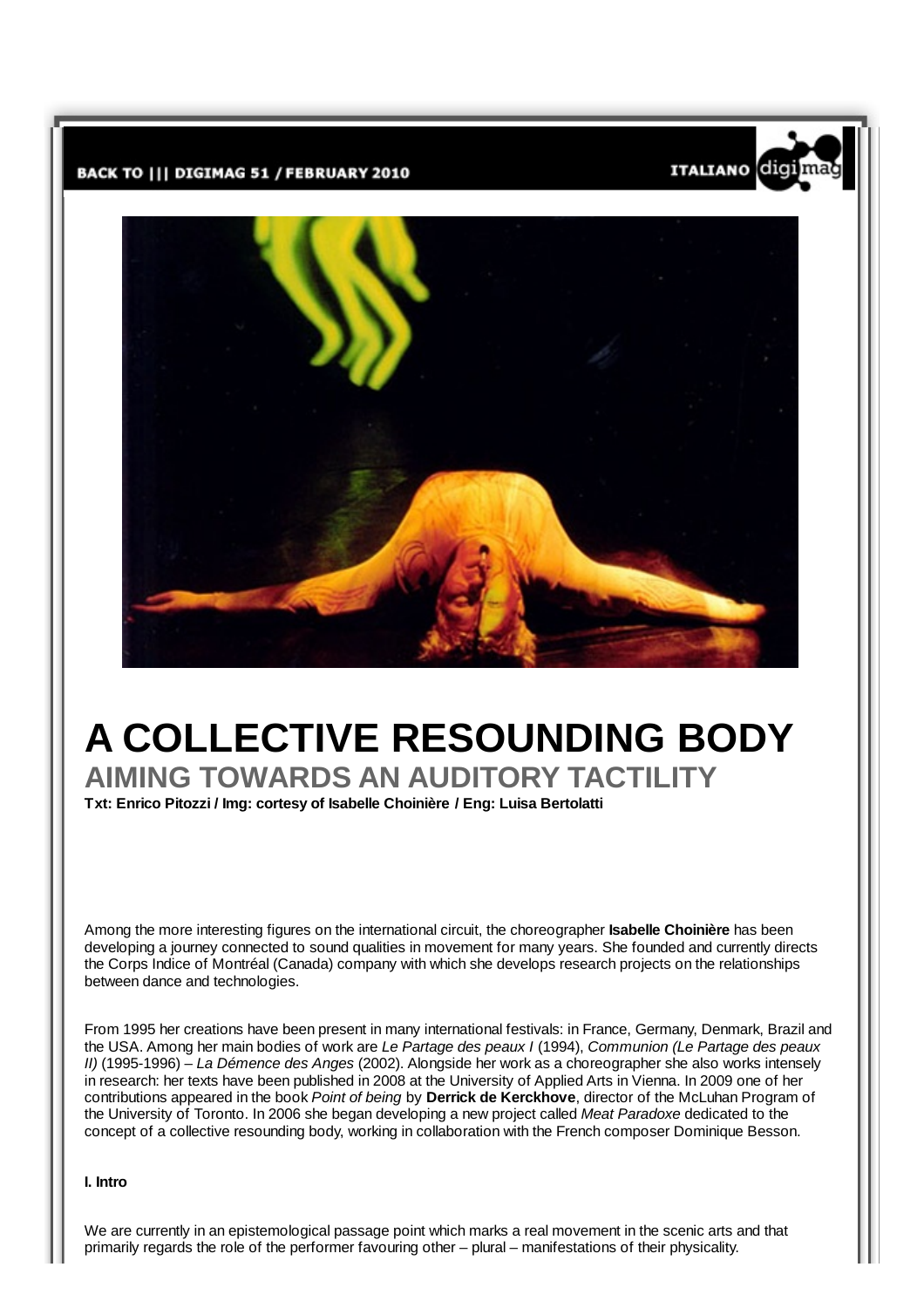

This break passes through a relationship that the contemporary scene has initiated with technology; here we will look at a particular aspect, specifically interrogating the definition of scenic soundscape derived from the movement of the performer in the work of the Canadian choreographer Isabelle Choinière.

It is here that the concept of "resounding body", which is at the centre of this intervention, takes on meaning as an audible expression and manifestation of the relationship that movement and perception create with sound. The resounding body does not look to something that is simply anthropomorphic, the sound reconstruction of the shape of the body is not an issue: the investigation of the issue of "resounding body" - a voluntarily ambiguous term means to penetrate into the matter of sound and at the same time, of the body. It means to operate inside a fine limit where the shape of the body and sound are dissolved leaving a plot made up of different intensities that operate within it: we will therefore speak of a "molecularised" form of the body and sound that resonate with each other. In other words, it means to work on a series of internal tensions that allow the shape of the body and of sound to be in constant mutation.

#### II. Toward a collective resounding body

To come close to an initial manifestation of this relationship between body and sound, we will cite the work La démance des anges (2002) by Canadian choreographer **Isabelle Choinière** where thanks to technological means, the presence of the body is extended to a different place to where the performance is physically taking place. Two different spaces and two different bodies live in these two different spaces. Two dimensions of presence are in relation with each other inside the same physical space: a physical body of the performer and a "synthesis" body that is "present" as a projection. This way the dancer who is physically present sees her performance replicated in the image and the sound track of a second dancer (spatially collocated in another place, even in a different continent, if necessary) transmitted by a MIDI data system via the internet. Therefore in this case the resounding body is the result of an encounter between physical and material bodies, spatially distant with reciprocal projections.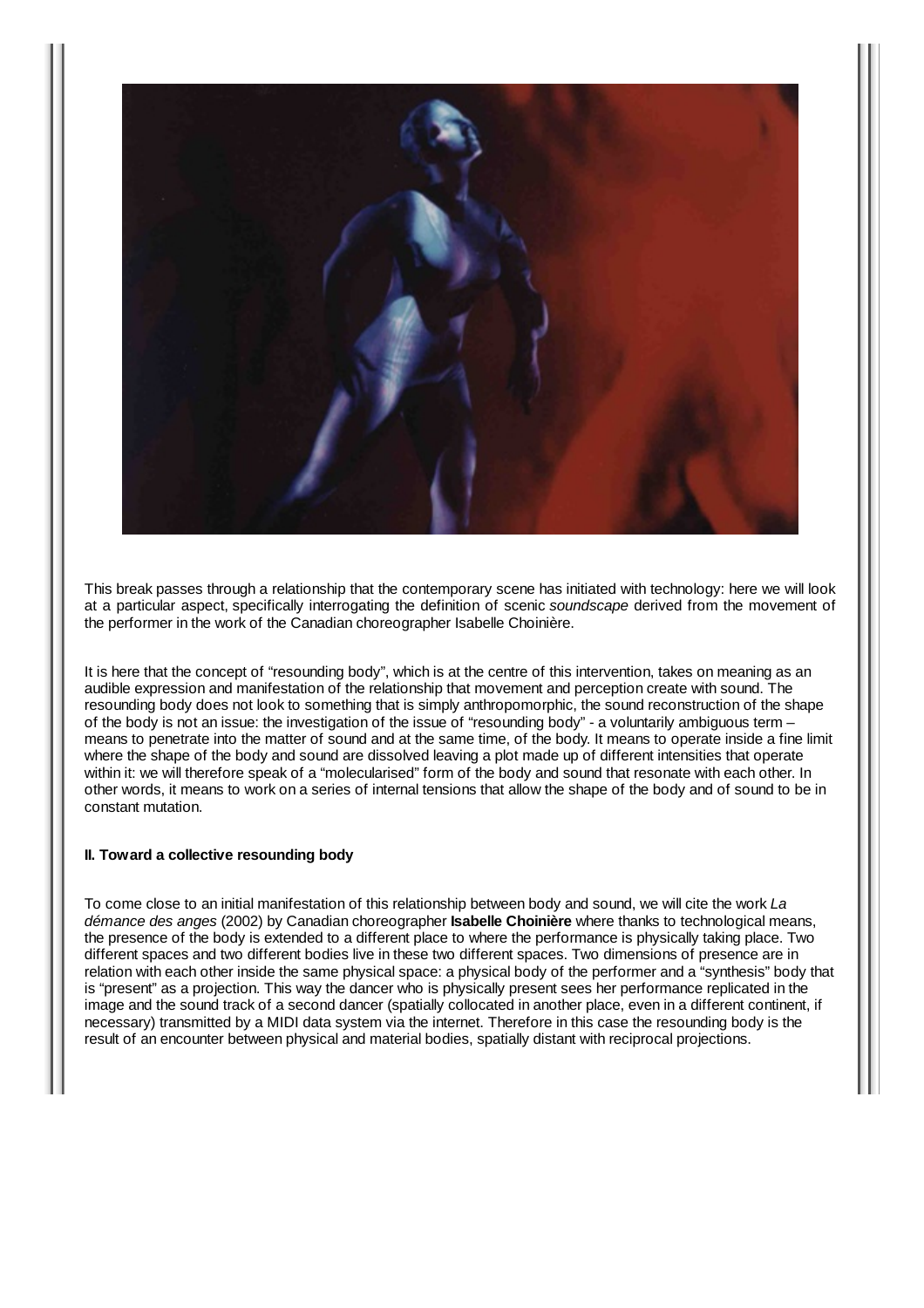

In other words the voices and gestures of the performers are captured by a series of microphones and sensors that are positioned on their bodies, and this data is transferred simultaneously into the space of the performance and on the net to form what could be defined a long distance duo. It's as if the two performers generate and exchange sound and images in real time, which come from the composition of movements producing a sort of net-like persistence of their image in the spectator. We can therefore see and hear every performer, present in the space of the other. This process is an invitation to a reconfiguration of the perception of the performer in relation to action and creates an overlapping and confusion of real dimensions.

In order to create this aspect of the performance, the two dancers have captors capable of capturing the sound qualities of gestures that are executed and attribute an equivalent to these on a sound level through a synthesizer.

In order to create this, the choreographer had to develop a series of particular sensors to be applied to the body. The need was to elaborate captors that restored the possibility of composing and capturing a movement in a decisively more subtle and slow way, and at the same time allowed to intervene on the opposite diametrical quality, in other words according to a dynamic of acceleration or fragmentation of the flux of movement, so as to compose  $-$  in the space of the scene  $-$  a real *auditory space* that interrogated the perceptive asset of the performer in action and the audience's method of perception.

The resounding body that transpires from this is something that comes from the real body, but is not a *double* of the body, but rather a manifestation of it, a new sensorial organisation of the perception developed from a technological integration. Technology becomes a way to interrogate the potential of the body in this work, to develop a kind of depth of perception of physical knowledge in order to act on it so as to modify the score of movement constantly (and it's sound declination). It's evident that, in this case, we are beyond the pure instrumental use of technology. Technology becomes a way to investigate the body and expand its potential (1). Thanks to this particular use of technology – where technology becomes a way of thinking about the body – the choreographer works by integrating the sound dimension.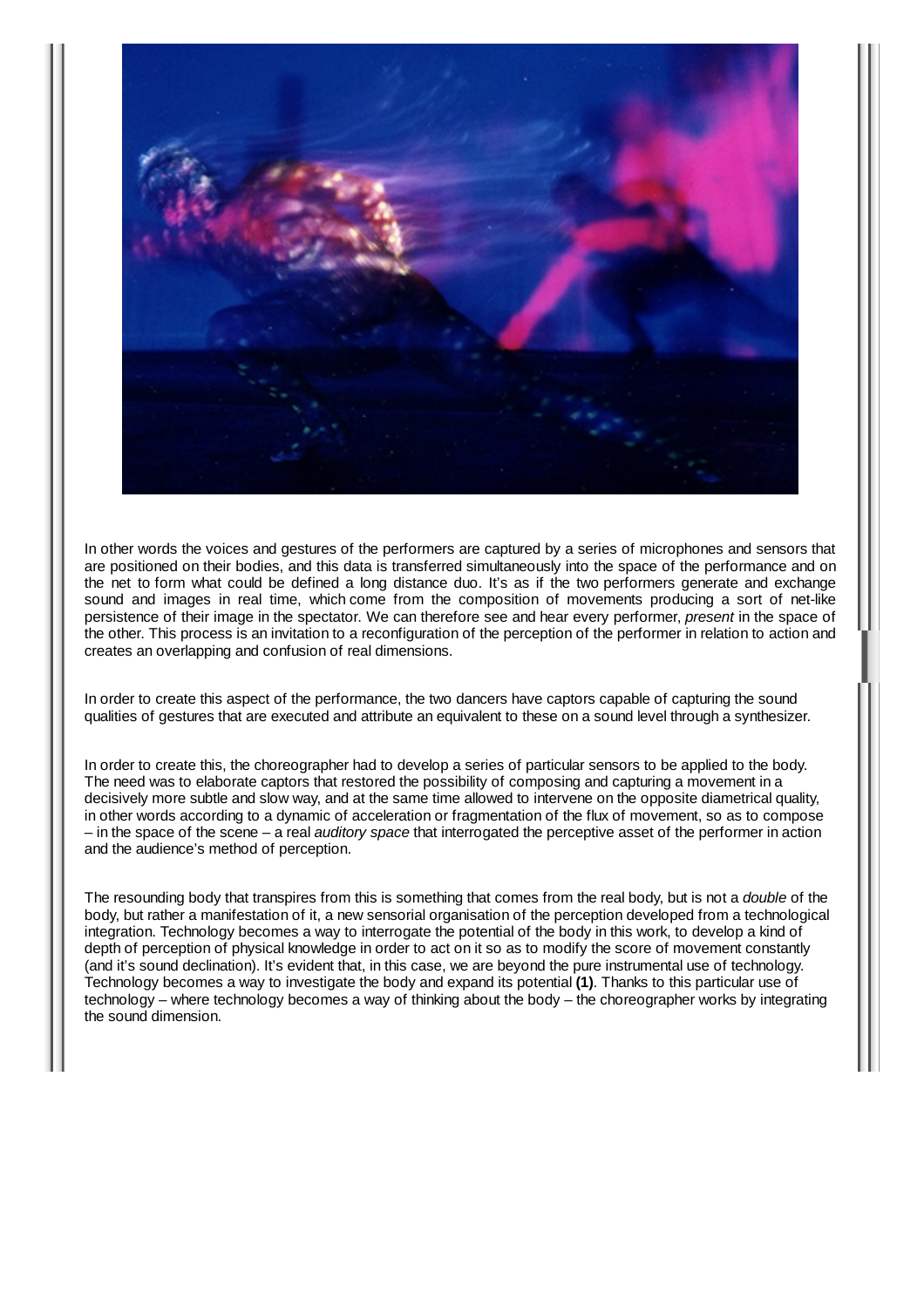

#### III. Placement of the resounding body

By pushing this process of work connected to sound, it is in the Meat Paradoxe (2008/10) project that Isabelle Choinière developed a concrete and radical vision of the concept of the resounding body. Thanks to the collaboration with the French composer Dominique Besson – among the figures who generated software of sound specialisation of movement called  $Ring -$  the choreographer developed an organised system around the capturing of the sound of five different dancers that – composing their movement in the space of action like a real sound mass - produced what we could define a collective resounding body, inside which the dancers could feel a shared sensorial experience, on the level of movement and on the level of sound production in real time. The elaboration of a soundscape responds to the mass-movement of the performer on stage, of an intense graininess that seems like a cloud of sound, a dense and articulated atmosphere of sound particles.

In this sense the "resounding body" recalls a dimension of the body (or of movement) that originates in real time starting from the movement of the dancers on the scene and it is inscribed in a context of broadened choreography that the choreographer has been developing for some years now. The "resounding body" is, in other words, an emanation, a dilation of the real body into the shape of sound; it is a vibration. The body becomes an eardrum, a resonator of sensorial dimensions that becomes scenic sonority. Therefore the body is almost molecularised, subdivided into elementary particles and recomposed in the shape of sound. Once again we are outside a purely logical formality of gazing at the body; the intensities  $-$  its articulation in movement-particles  $-$  are at the same time part of the choreographic and research work on sound thanks to the alteration and modification of different frequencies.

What is extremely interesting, in this perspective, is that by working on the resounding body it is possible to intervene – to renovate it – on sensorial aspects and the perceptive arrangement of the performer. This leads to the abandonment of ways of composition that have already been experimented with and opens up to a gesture that is in continuous transformation and, therefore, to a scenic sonority enriched and redefined each time. It is here that the sensorial aspect is reorganised and the internal part of the body becomes a medium. It's as if sound, in this project, plays the role of an added dancer: it participates in the organisation of the "collective resounding body". Just as Dominique Besson underlined when speaking of Ring software used in this process of the work: "The Ring is oriented toward a direction of open system of specialisation in real time of functions of gradual memorisation of the signal and its trajectory. Interfaced as entries in the Ring system, the sources of sound generated from the dancers become manipulable in space and time"(2).